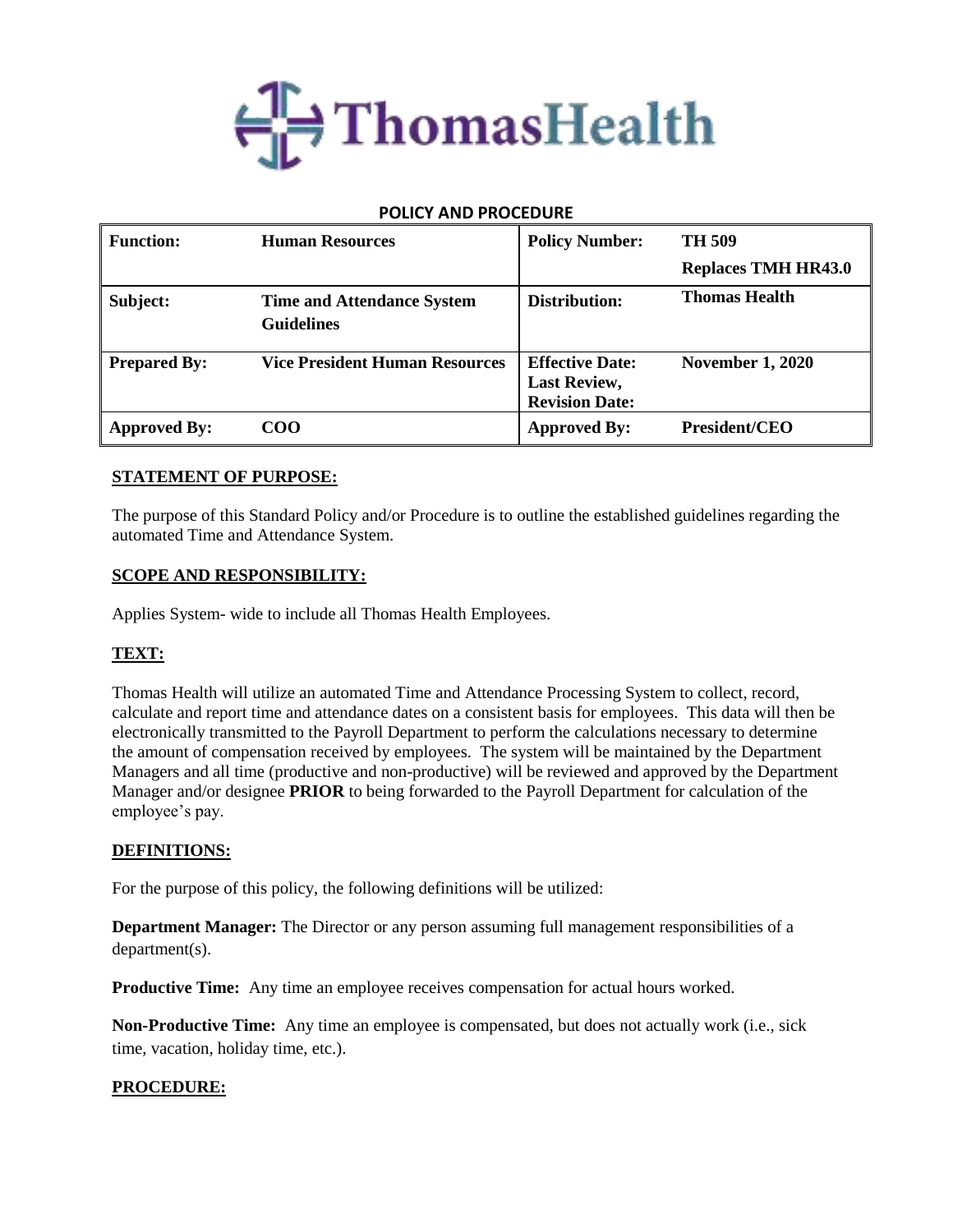Time and Attendance System Guidelines Page **2** of **3**

- 1. All hourly employees will clock in upon beginning work and clock out upon completion of their work. The employee may use their ADP mobile app or a computer in their work area to clock in through ADP. The ADP system will record the actual time the employee activates the time system. Employees are not permitted to clock in until they are physically present in their home department Employees are to clock out when finished working and when leaving their work area.
- 2. All employees are required to wear their employee badge face up with the picture visible any time they are being compensated. Deviation from this procedure requires approval from Administration or Human Resources.
- 3. Employees are responsible for maintaining their ID Badgepasses. There may be a replacement fee for lost badges. There will be no replacement fee if an employee has a name change or job title change.
- 4. All time will be rounded to the nearest quarter of an hour.
- 5. A seven minute rounding occurs when clocking in/out.

| <b>EXAMPLE:</b>                 | <b>Start Time:</b>                               | $8:00$ a.m. |
|---------------------------------|--------------------------------------------------|-------------|
| *(Incorrect clocking which will | Badge Time:                                      | $7:52$ a.m. |
| result in 15 minutes overtime)  | Calculated Time:                                 | $7:45$ a.m. |
| <b>EXAMPLE:</b>                 | <b>Start Time:</b>                               | $8:00$ a.m. |
| (Correct clocking in)           | Badge Time: any time between 7:53 a.m.-8:00 a.m. |             |
|                                 | <b>Calculated Time:</b>                          | $8:00$ a.m. |

# **EMPLOYEES ARE NOT TO CLOCK IN EARLY OR OUT LATE RESULTING IN OVERTIME WITHOUT MANAGEMENT APPROVAL. This will also be counted as an occurrence.**

- 6. Tardy: When an employee fails to report to work or clock in within seven (7) minutes after their scheduled start time, without prior approval from management.
- 7. When an employee is pulled from one unit to another, the employee is required to transer their time to the reassigned unit by entering a transfer code to the new cost center through ADP.
- 8. If, at any time, an employee is unable to clock in or out due to a system malfunction, they must report this information to their Department Manager immediately (or in the absence of the Department Manager, the person assuming management responsibilities for the department [i.e., the charge person] or in their absence, the Nursing Supervisor).
- 9. Falsification of a time card happens when employees provide inaccurate data about their hours worked. Claiming pay for hours not worked is considered fraud and will result in **IMMEDIATE TERMINATION** of employment. Clocking in or out for another employee is considered fraud and may result in **IMMEDIATE TERMINATION** of employment for **BOTH** employees.
- 10. All hourly employees are required to clock out at the beginning of their meal break and clock in upon completion of their meal break **only** when leaving the hospital premises.